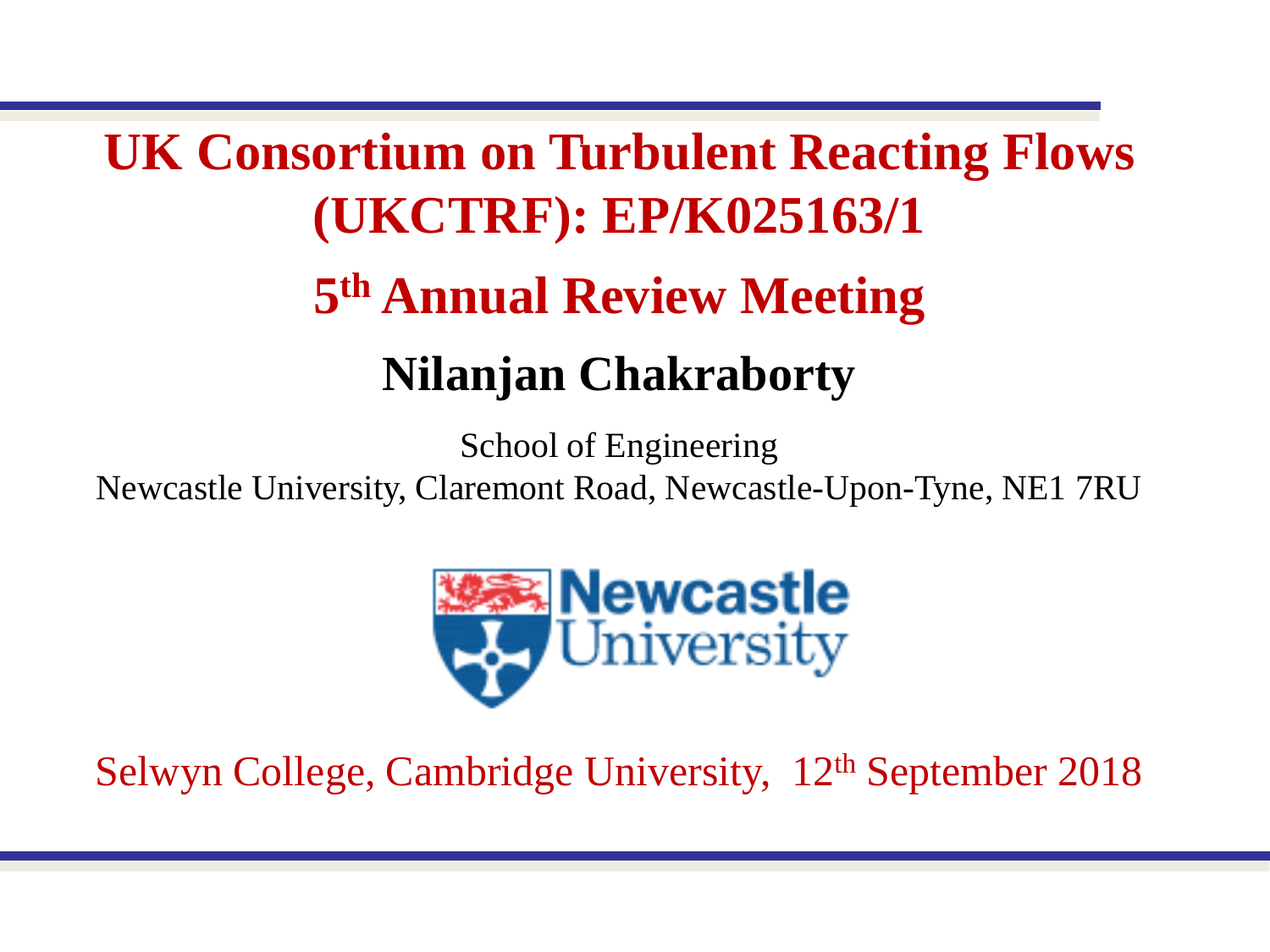# Updates

- $\triangleright$  Outcome of EPSRC's High End Computing (HEC) consortia call
- $\triangleright$  Workplan of the running grant and current status
- $\triangleright$  Demand and availability of computational time
- $\triangleright$  Application process for computational time allocation
- $\triangleright$  Travel funding by consortium
- $\triangleright$  Consortium website
- $\triangleright$  Annual progress report
- $\triangleright$  Combustion Science and Technology special issue
- $\triangleright$  Current financial status
- $\triangleright$  Any Other Business (AOB) and matters arising from earlier meeting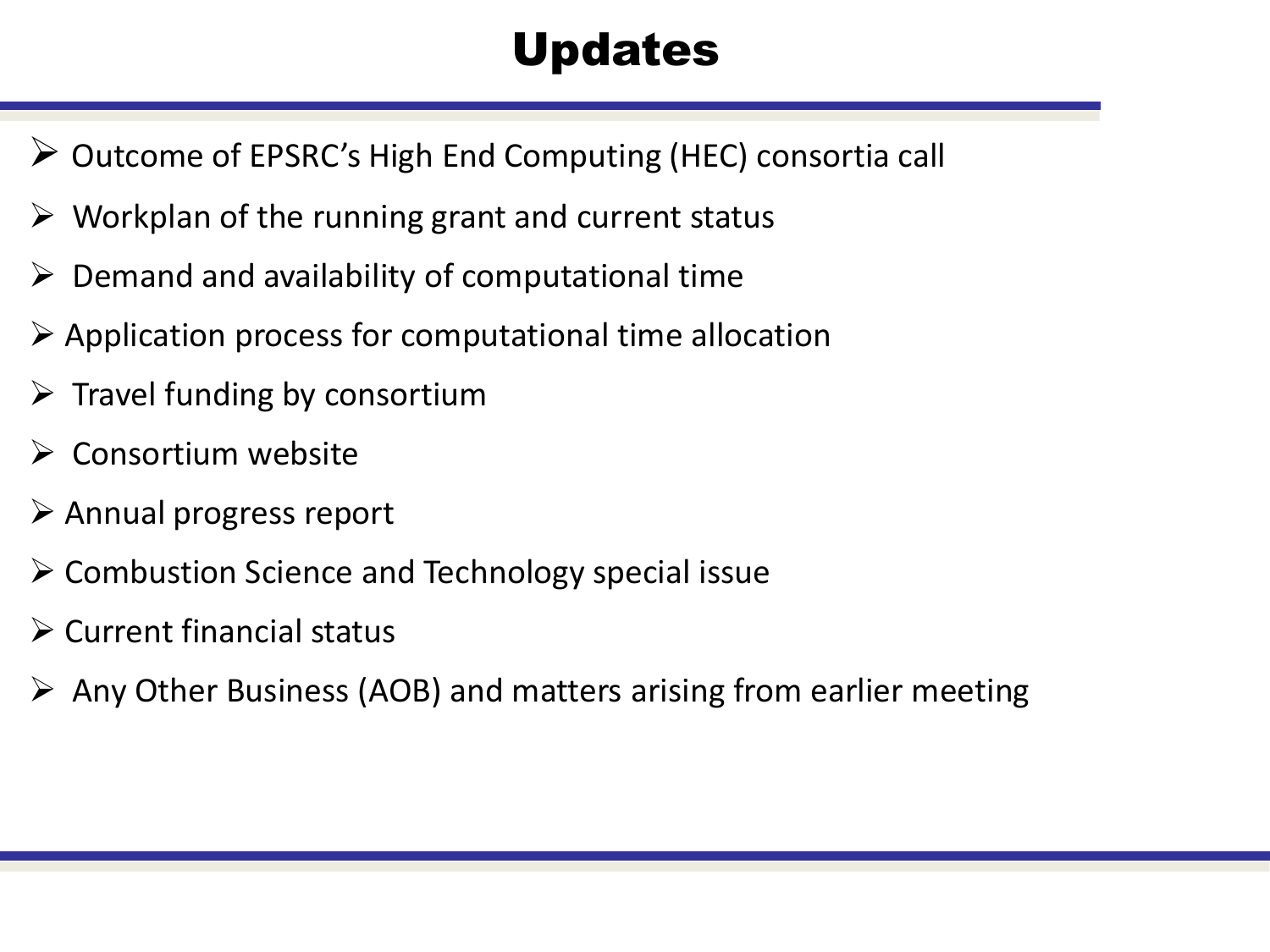### Outcome of EPSRC's HEC consortia call (1)

- In September 2017, a proposal entitled **"Addressing Challenges Through Effective Utilisation of High Performance Computing - a case for the UK Consortium on Turbulent Reacting Flows (UKCTRF)"** was submitted to EPSRC
- **PI:** Prof. N. Chakraborty, **Co-Is:** Profs. R.S. Cant, D. Emerson, W.P., Jones, E. Mastorakos, N. Swaminathan, Dr. S. Navarro-Martinez
- $\triangleright$  We received 4 reviews in November 2017 (6/6, 6/6,6/6, 6/6) and we were invited to an interview with the panel in early February 2018

| Rank Grant Reference | <b>Principal Investigator</b> | <b>Holding Organisation</b> | <b>Grant Title</b>                                                                                                                                          | Value $(E)$ |
|----------------------|-------------------------------|-----------------------------|-------------------------------------------------------------------------------------------------------------------------------------------------------------|-------------|
| 1   EP/R029369/1     | Chakraborty, Professor N      | Newcastle University        | Addressing Challenges Through Effective Utilisation of High Performance<br>Computing - a case for the UK Consortium on Turbulent Reacting Flows<br>(UKCTRF) | 501,644     |
| 2   EP/R029407/1     | Khalid, Professor S           | University of Southampton   | The UK High-End Computing Consortium for Biomolecular Simulation                                                                                            | 321,432     |
| 3. EP/R029431/1      | Woodley, Dr SM                | UCL                         | HIGH END COMPUTING MATERIALS CHEMISTRY CONSORTIUM                                                                                                           | 489,316     |
| 4   $EP/R029342/1$   | Tennyson, Professor J         | UCL                         | UK Atomic, Molecular and Optical physics R-matrix consortium (UK AMOR)                                                                                      | 368,071     |
| $5$  EP/R029326/1    | Laizet, Dr S                  | Imperial College London     | UK Turbulence Consortium                                                                                                                                    | 693,229     |
| 6 EP/R029148/1       | Arber, Professor T            | University of Warwick       | Plasma Physics HEC Consortium                                                                                                                               | 227,262     |
| 7   EP/R029598/1     | Luo, Professor KH             | UCL                         | UK Consortium on Mesoscale Engineering Sciences (UKCOMES)                                                                                                   | 331,316     |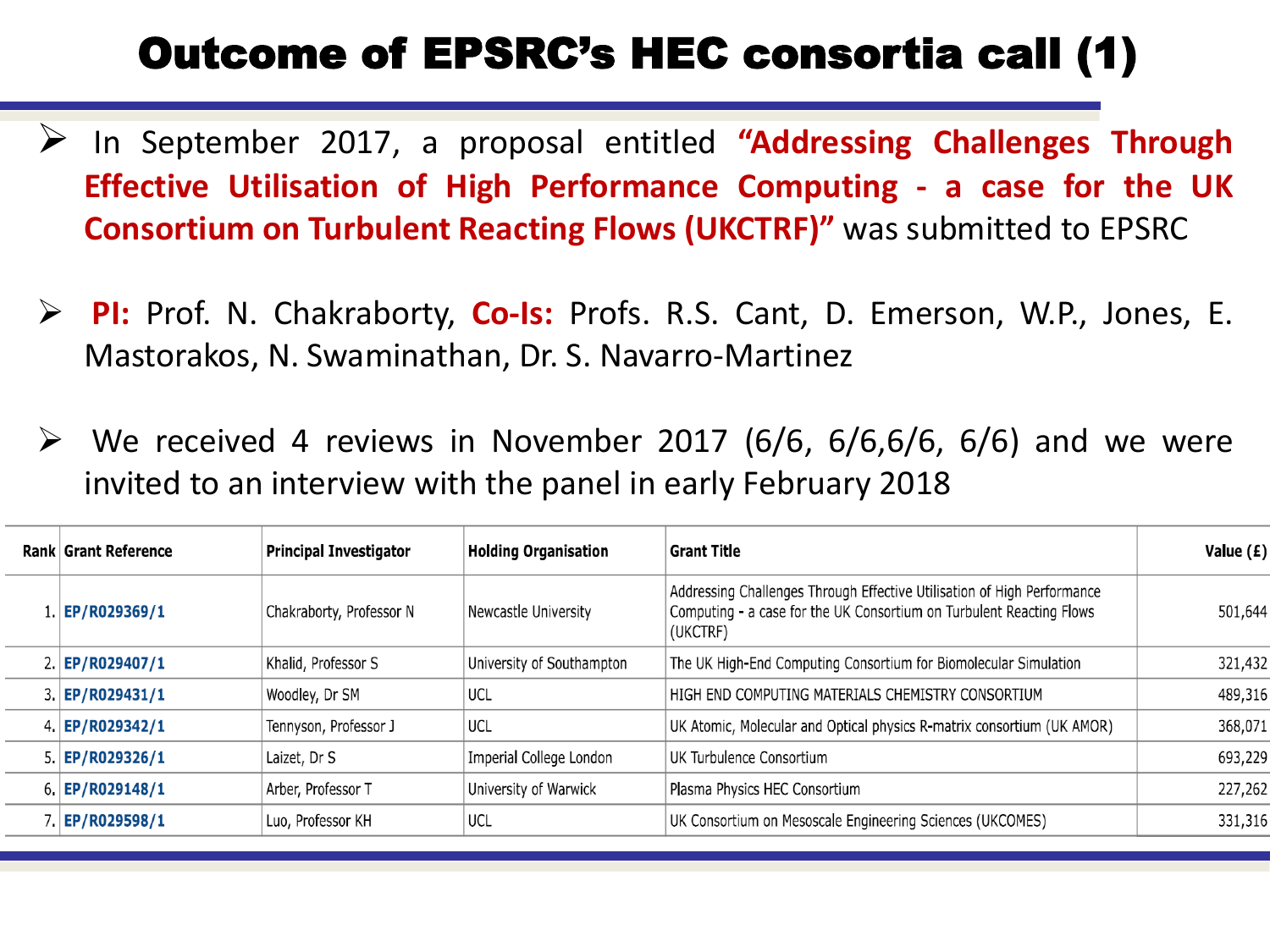## Outcome of EPSRC's HEC consortia call (2)

- New grant will start from the **8 th of January 2019** and run until the **7 th of January 2023**
- Prof. N. Chakraborty (PI) Profs. R.S. Cant, D. Emerson, W.P., Jones, E. Mastorakos, N. Swaminathan and Dr. S. Navarro-Martinez (Co-Is) will form the Management Team on the next incarnation of UKCTRF
- We have **£501,644** and **1888,323 kAUs** and SLA allocation **0.5 FTE** over **4 years**
- $\triangleright$  New UKCTRF will also have an Impact Advisory Panel (IAP) and the members of IAP are:

**Academic members:** Profs. J. Driscoll, D. Roekaerts, L. Vervisch and Dr. W. Meier **Industrial partners:** Rendua, Rolls-Royce, Shell, Siemens

 $\triangleright$  Most current procedures will continue for the next incarnation of UKCTRF. However, we may reserve a part of the computational time and invite applications for flagship simulations in the future years.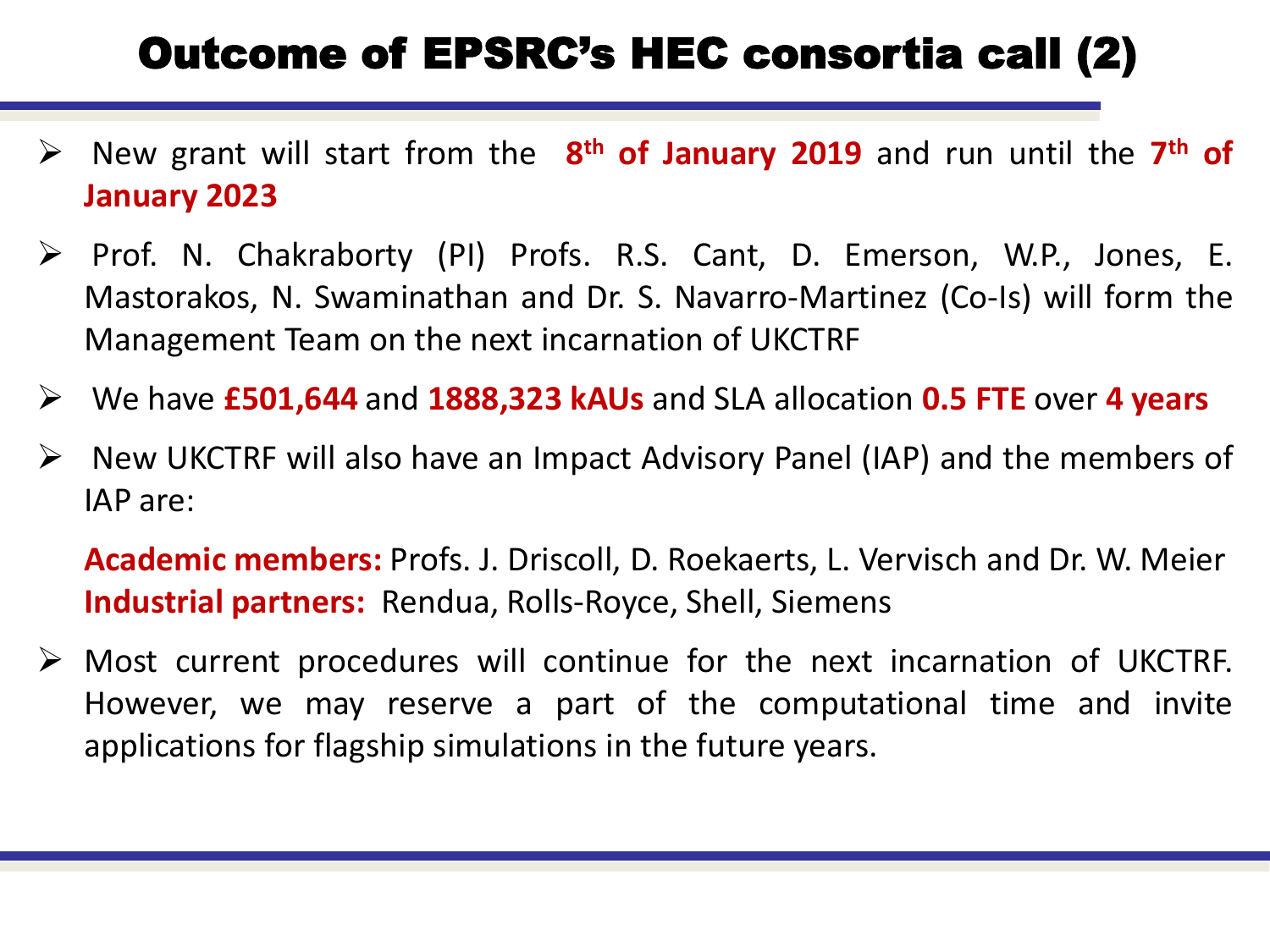#### Workplan of EP/K025163/1 and current status (1)

| Phases \ Quarter                                                       | Ш                              | $\frac{1}{2}$                             | $\overline{1}$ | 4                     | 2  1          | 2 2 | 213 | 214                   | 311   | 3 2 | 313 | 3 4                   | 4      | 4 2 | 4 3 | 4 4                   | 511    | 5 2 | 513 | 5 4                  | Milestones/<br>Delivearable |  |  |  |  |  |
|------------------------------------------------------------------------|--------------------------------|-------------------------------------------|----------------|-----------------------|---------------|-----|-----|-----------------------|-------|-----|-----|-----------------------|--------|-----|-----|-----------------------|--------|-----|-----|----------------------|-----------------------------|--|--|--|--|--|
| I. Orientation of new HPC users and<br>initial allocation for HPC time |                                |                                           |                | $\triangleleft$ Ml    |               |     |     |                       |       |     |     |                       |        |     |     |                       |        |     |     |                      | D MI<br>(Year I report)     |  |  |  |  |  |
|                                                                        |                                |                                           |                |                       |               |     |     |                       |       |     |     |                       |        |     |     |                       |        |     |     |                      |                             |  |  |  |  |  |
| II. Code development and initial valida-                               |                                |                                           |                |                       |               |     |     |                       |       |     |     |                       |        |     |     |                       |        |     |     |                      |                             |  |  |  |  |  |
| tion for WPI and WP2                                                   |                                |                                           |                |                       |               |     |     |                       |       |     |     |                       |        |     |     |                       |        |     |     |                      |                             |  |  |  |  |  |
| III. Production level runs for WPI and                                 |                                |                                           |                |                       |               |     |     |                       | $-M2$ |     |     |                       |        |     |     |                       |        |     |     |                      | $D$ M <sub>2</sub>          |  |  |  |  |  |
| <b>WP2</b> using HPC facilities                                        |                                |                                           |                |                       |               |     |     |                       |       |     |     | (Year 2 report)       |        |     |     |                       |        |     |     |                      |                             |  |  |  |  |  |
|                                                                        |                                |                                           |                |                       |               |     |     |                       |       |     |     |                       |        |     |     |                       |        |     |     |                      |                             |  |  |  |  |  |
| IV. Architecture development for future                                |                                |                                           |                |                       |               |     |     |                       |       |     |     |                       |        |     |     |                       |        |     |     |                      |                             |  |  |  |  |  |
| platforms and post-processing tools                                    |                                |                                           |                |                       |               |     |     |                       |       |     |     |                       |        |     |     |                       |        |     |     |                      |                             |  |  |  |  |  |
| IV. Technology development from the                                    |                                |                                           |                |                       |               |     |     |                       |       |     |     |                       | $-1M3$ |     |     |                       |        |     |     |                      | $D$ M3                      |  |  |  |  |  |
| findings of WPI and WP2                                                |                                |                                           |                |                       |               |     |     |                       |       |     |     |                       |        |     |     |                       |        |     |     |                      | (Year 3 report)             |  |  |  |  |  |
|                                                                        |                                |                                           |                |                       |               |     |     |                       |       |     |     |                       |        |     |     |                       |        |     |     |                      |                             |  |  |  |  |  |
| V. Website development and maint-                                      |                                |                                           |                |                       |               |     |     |                       |       |     |     |                       |        |     |     |                       |        |     |     |                      |                             |  |  |  |  |  |
| nance                                                                  |                                |                                           |                |                       |               |     |     |                       |       |     |     |                       |        |     |     |                       |        |     |     |                      |                             |  |  |  |  |  |
| VI. Dissemination                                                      |                                |                                           |                |                       |               |     |     |                       |       |     |     |                       |        |     |     |                       | $-1M4$ |     |     |                      | $D$ M4<br>(Year 4 report)   |  |  |  |  |  |
|                                                                        |                                |                                           |                |                       |               |     |     |                       |       |     |     |                       |        |     |     |                       |        |     |     |                      |                             |  |  |  |  |  |
|                                                                        |                                |                                           |                |                       |               |     |     |                       |       |     |     |                       |        |     |     |                       |        |     |     |                      |                             |  |  |  |  |  |
|                                                                        |                                |                                           |                |                       |               |     |     |                       |       |     |     |                       |        |     |     |                       |        |     |     |                      |                             |  |  |  |  |  |
| Progress markers                                                       |                                | ⊠                                         |                | ☑                     |               |     |     | ⊠                     |       |     |     | ☑                     |        |     |     | ☑                     |        |     |     | ☑                    |                             |  |  |  |  |  |
|                                                                        |                                | R1                                        |                | R <sub>2</sub>        |               |     |     | R3                    |       |     |     | WSI:                  |        |     |     | R5                    |        |     |     | $WS2+$               |                             |  |  |  |  |  |
|                                                                        |                                | Kick-off                                  |                | Annual progress       |               |     |     | Annual progress       |       |     |     | Workshop1+R4          |        |     |     | Annual progress       |        |     |     | <b>Final meeting</b> |                             |  |  |  |  |  |
|                                                                        |                                | meeting                                   |                | meeting               |               |     |     | meeting               |       |     |     | Annual progress       |        |     |     | meeting               |        |     |     | (Year 5)             |                             |  |  |  |  |  |
|                                                                        |                                | (Year I)                                  |                | (Year I)              |               |     |     | (Year 2)              |       |     |     | meeting (Year 3)      |        |     |     | (Year 4)              |        |     |     |                      |                             |  |  |  |  |  |
|                                                                        |                                |                                           |                |                       |               |     |     |                       |       |     |     |                       |        |     |     |                       |        |     |     |                      |                             |  |  |  |  |  |
|                                                                        |                                | Initial planning of<br>the utilisation of |                | Year I                |               |     |     | Year 2                |       |     |     | Year <sub>3</sub>     |        |     |     | Year 4                |        |     |     | <b>Final report</b>  | ۰<br>Deliverable            |  |  |  |  |  |
|                                                                        |                                | computational                             |                | <b>Interim Report</b> |               |     |     | <b>Interim Report</b> |       |     |     | <b>Interim Report</b> |        |     |     | <b>Interim Report</b> |        |     |     |                      |                             |  |  |  |  |  |
|                                                                        |                                | time.                                     |                |                       |               |     |     |                       |       |     |     |                       |        |     |     |                       |        |     |     |                      |                             |  |  |  |  |  |
|                                                                        |                                |                                           |                |                       |               |     |     |                       |       |     |     |                       |        |     |     |                       |        |     |     |                      |                             |  |  |  |  |  |
|                                                                        |                                |                                           |                |                       |               |     |     |                       |       |     |     |                       |        |     |     |                       |        |     |     |                      |                             |  |  |  |  |  |
|                                                                        | <b>Jan 15</b><br><b>Jan 14</b> |                                           |                |                       | <b>Jan 16</b> |     |     | <b>Jan 17</b>         |       |     |     | <b>Jan 18</b>         |        |     |     | <b>Jan 19</b>         |        |     |     |                      |                             |  |  |  |  |  |
|                                                                        |                                |                                           |                |                       |               |     |     |                       |       |     |     |                       |        |     |     |                       |        |     |     |                      |                             |  |  |  |  |  |
|                                                                        |                                |                                           |                |                       |               |     |     |                       |       |     |     |                       |        |     |     |                       |        |     |     |                      |                             |  |  |  |  |  |
|                                                                        |                                |                                           |                |                       |               |     |     |                       |       |     |     |                       |        |     |     |                       |        |     |     |                      |                             |  |  |  |  |  |

**We are here**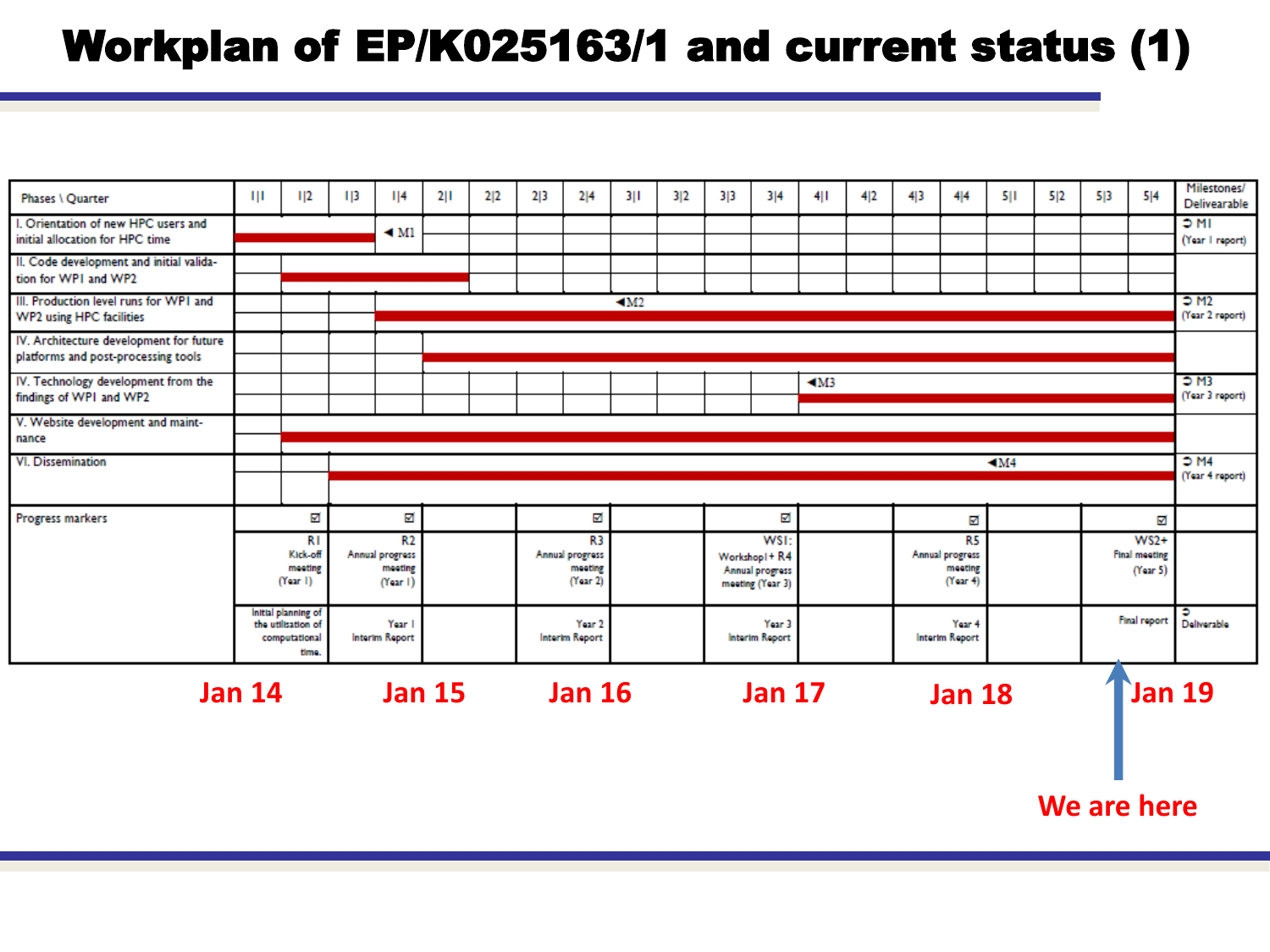## Workplan of EP/K025163/1 and current status (2)

 The evolution of consortium member number during its lifetime is shown below: 50 45 40 35 30 25 20 15 10 5 2013 - 2014  $2014 - 2015$ 2015 - 2016  $2016 - 2017$ 2017 - 2018

- $\triangleright$  Since its inception in 2014, the UKCTRF has achieved significant scientific and industrial impact with **over 400 publications**, **£10M research council funding**, **£10M industrial funding** which utilised ARCHER.
- More than **70 PhD students** and **30 Research Associates** benefited by UKCTRF and about **20** of them are in academic and industrial employment.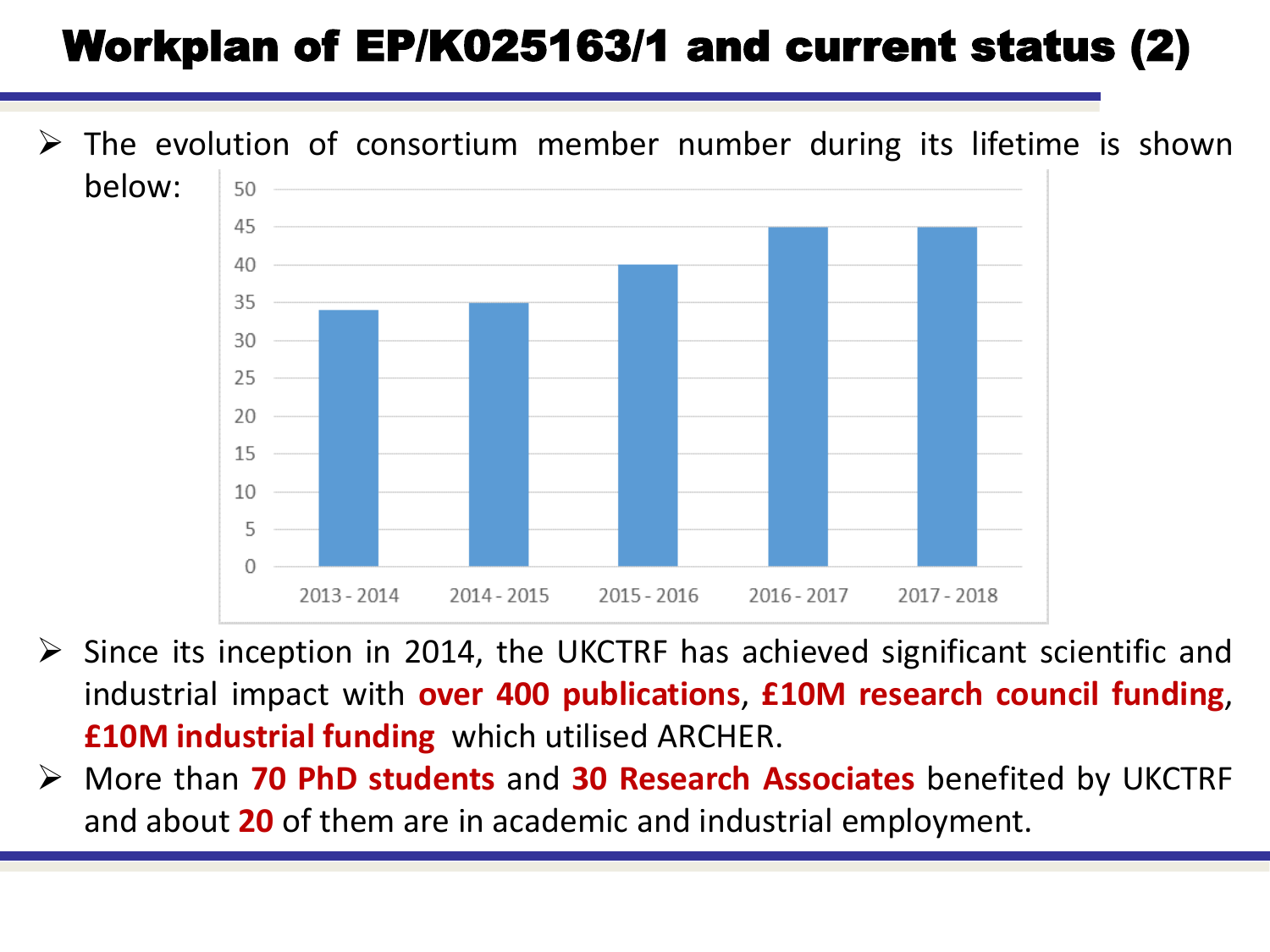#### Demand and availability of computational time

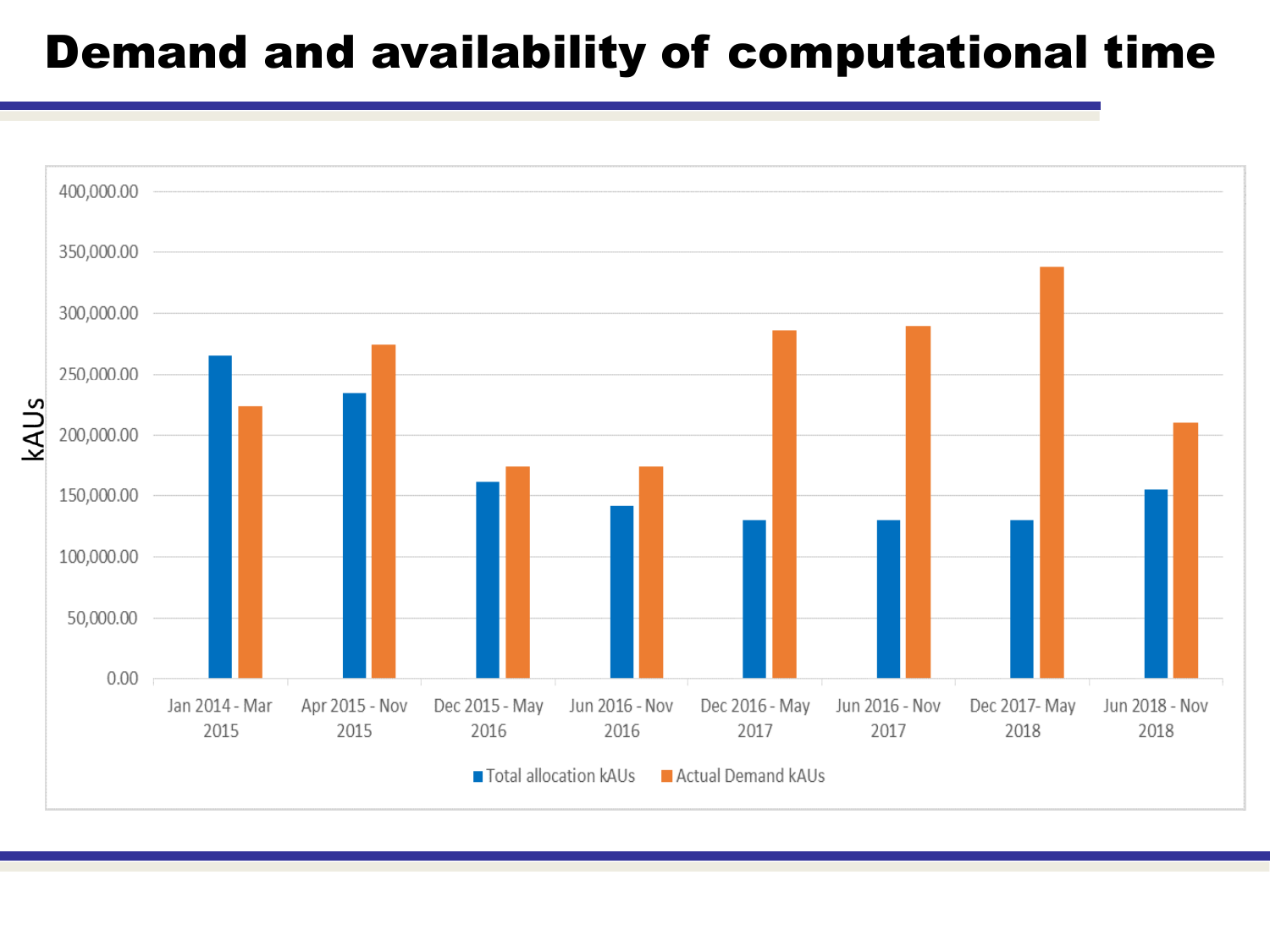#### Current usage of computational time allocation

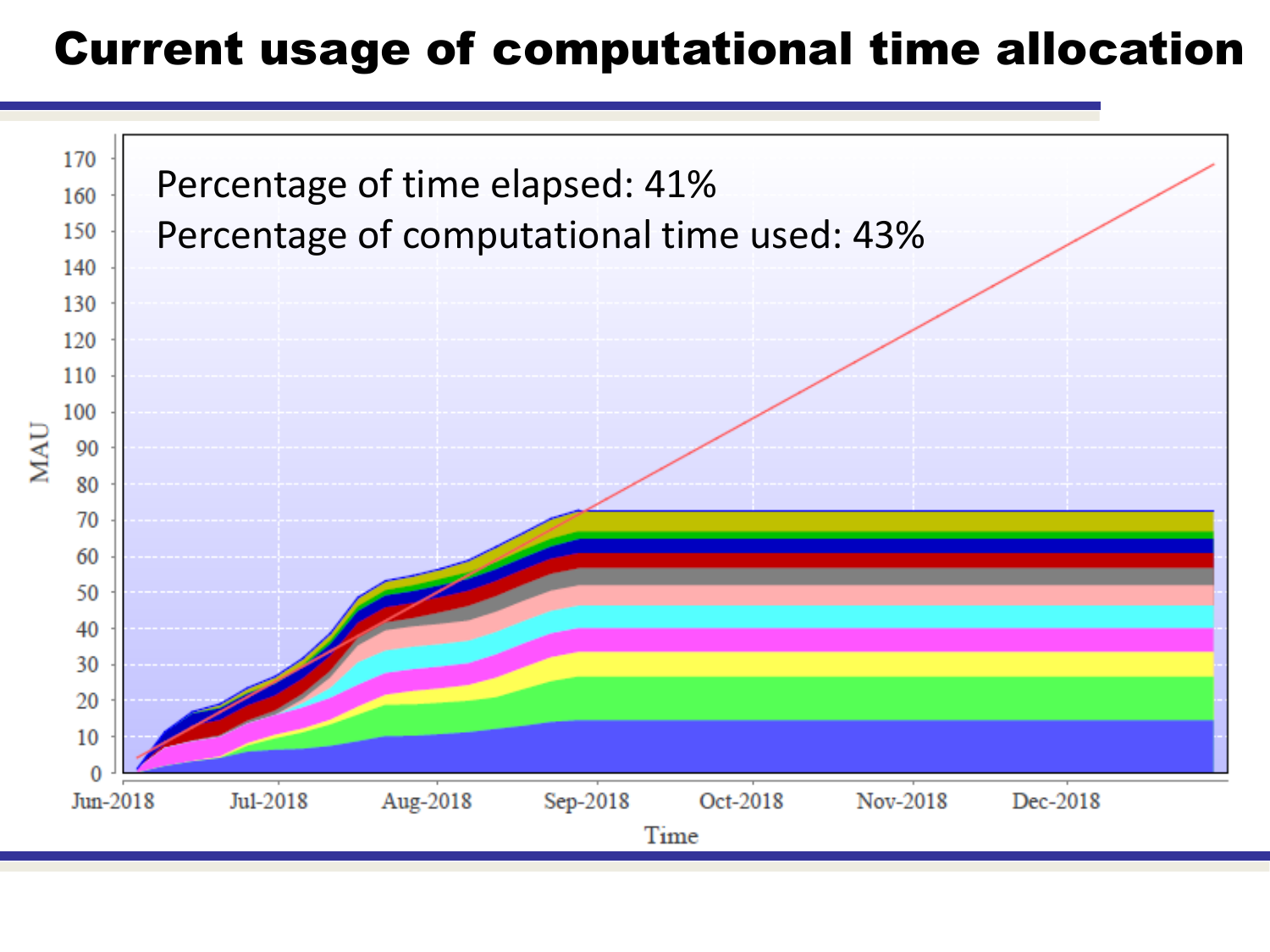## Computational time allocation: Current status

| Group                   | <b>Allocation</b> | Remaining   | <b>After Change</b> |
|-------------------------|-------------------|-------------|---------------------|
|                         | 6,053.10          | 456.5       | 456.5               |
| $\overline{2}$          | 9,907.20          | 9,816.80    | 9,816.80            |
| 3                       | 2,000.00          | 1,629.70    | 1,629.70            |
| $\overline{\mathbf{4}}$ | 3,600.00          | 3,600.00    | 3,600.00            |
| 5                       | 13,803.10         | 13,304.20   | 13,304.20           |
| $6\phantom{1}$          | 1,050.00          | 246.7       | 246.7               |
| $\overline{7}$          | 2,000.00          | 1,995.50    | 1,995.50            |
| 8                       | 2,000.00          | 2,000.00    | 2,000.00            |
| 9                       | 8,000.00          | 3,791.80    | 3,791.80            |
| 10                      | 14,053.10         | 6,677.20    | 6,677.20            |
| 11                      | 4,500.00          | 2,844.00    | 2,844.00            |
| 12                      | 1,058.30          | $\mathbf 0$ | $\mathbf 0$         |
| 13                      | 6,161.40          | 3,974.10    | 3,974.10            |
| 14                      | 7,891.70          | 3,361.00    | 3,361.00            |
| 15                      | 14,053.10         | 9,148.80    | 9,148.80            |
| 16                      | 21,994.80         | 6,248.40    | 6,248.40            |
| 17                      | 14,053.10         | 483.7       | 483.7               |
| 18                      | 6,171.00          | 6,171.00    | 6,171.00            |
| 19                      | 9,526.50          | 1,959.40    | 1,959.40            |
| 20                      | 4,526.60          | 4,526.60    | 4,526.60            |
| 21                      | 3,100.00          | 3,100.00    | 3,100.00            |
| 22                      | 5,000.00          | 4,311.80    | 4,311.80            |
| 23                      | 2,000.00          | 389.8       | 389.8               |
| 24                      | 6,000.00          | $-203.7$    | $-203.7$            |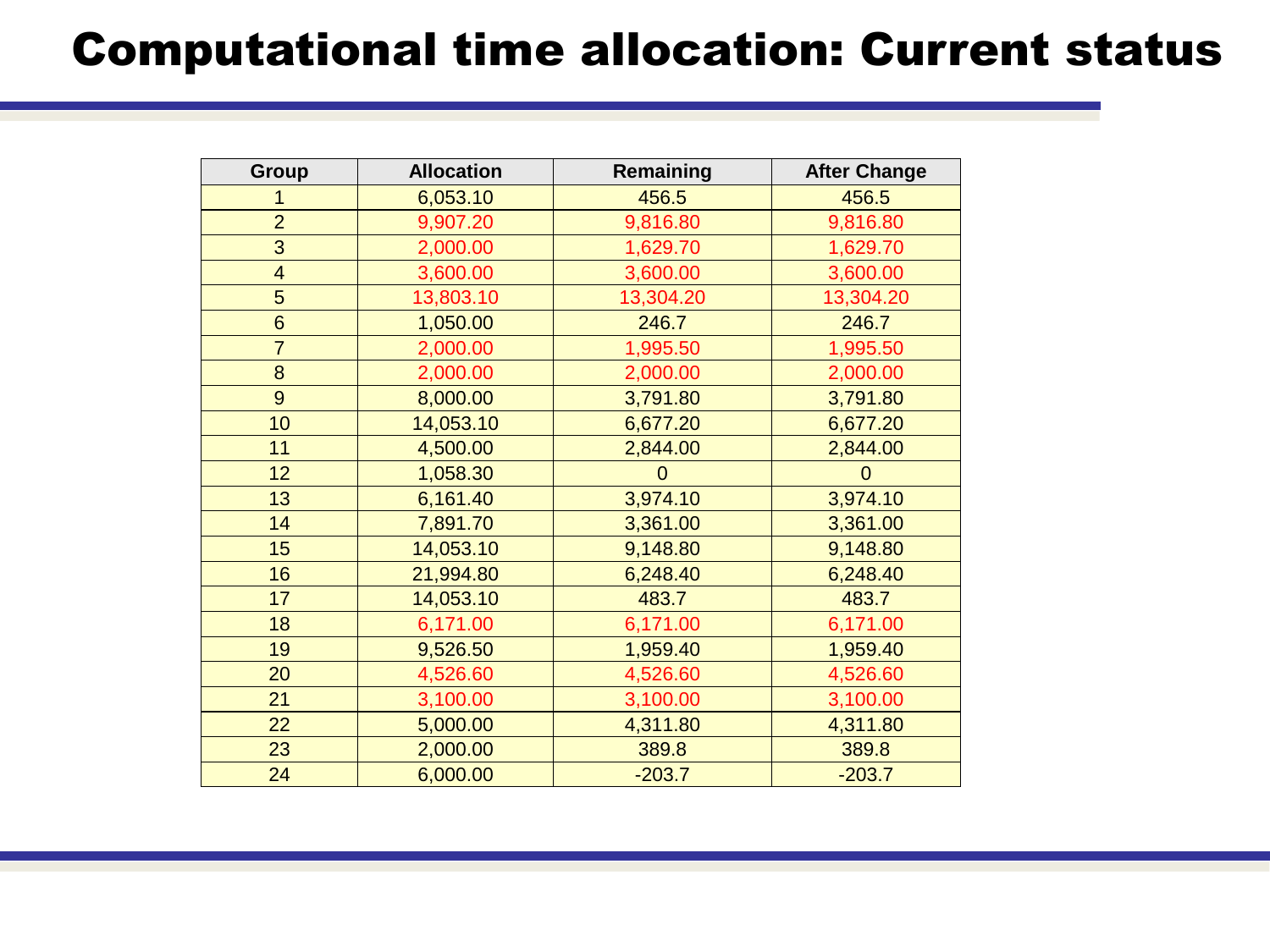## Application for computational time allocation

- $\triangleright$  Application form is available on <http://forms.ncl.ac.uk/view.php?id=5420>
- $\triangleright$  Review process & review panel (NC,RSC,DE,WPJ,EM,SNM,NS)
- $\triangleright$  Queries are dealt within 48 hours
- $\triangleright$  Decision is made typically within 10 days
- $\triangleright$  Demand is higher than availability and EPSRC wants us to be more discerning before awarding the computational time
- $\triangleright$  The track-record of the applicant in terms of conforming to the consortium requirements will be considered.
- $\triangleright$  The members who do not supply required information for annual report and case study on a timely basis might get a reduced allocation or no allocation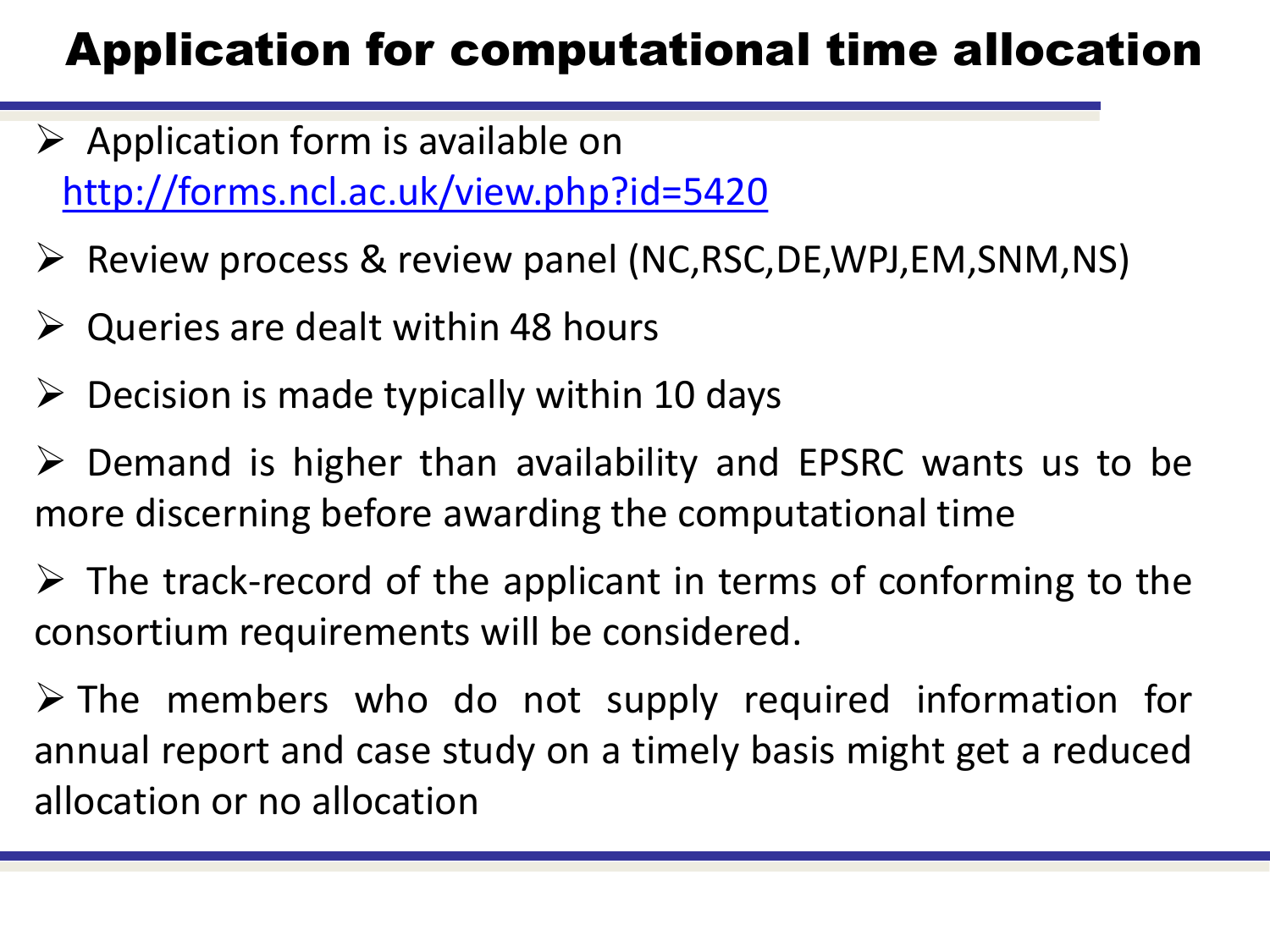# Travel funding by consortium

- $\triangleright$  We contributed £1000 per research group towards the cost of attending the International Combustion Symposium for those who had accepted papers for oral presentation (14 in total)
- $\triangleright$  Research carried out in this consortium gave rise to 27 symposium papers in the 37th International Combustion Symposium
- $\triangleright$  In 2017-2018 academic year 100+ journal and 120+ conference papers arose from this consortium
- $\triangleright$  The management team has decided to contribute £500 per group towards cost of the international conference other than the International Combustion Symposium (so far we approved travel costs for 11 research groups) [\(http://www.ukctrf.com/members](http://www.ukctrf.com/members-area/travel-funding-4/)area/travel-funding-4/) : **The claims need to be received by the end of October 2018**

Please do not forget to acknowledge the consortium and ARCHER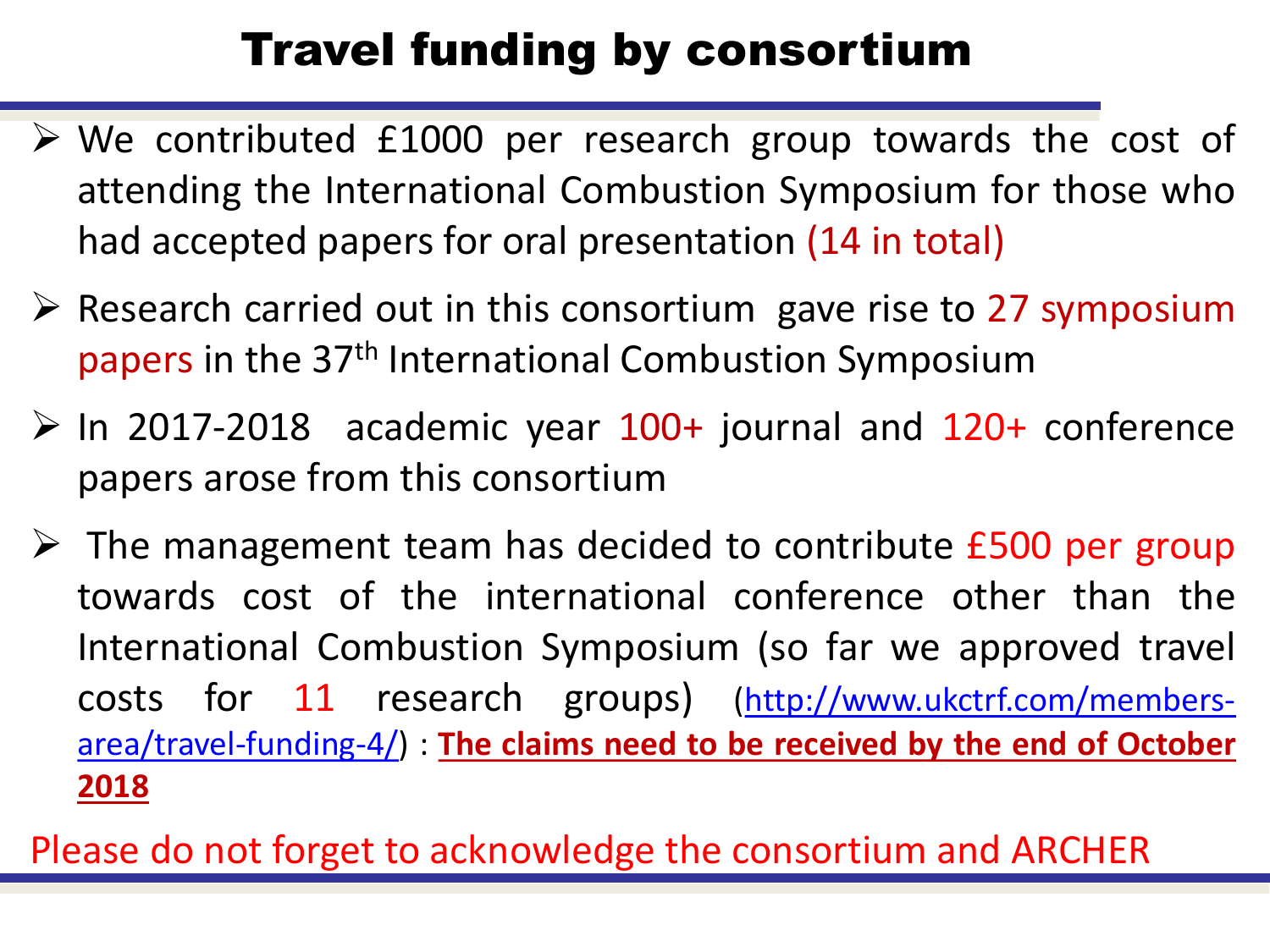# Consortium website [\(www.ukctrf.com\)](http://www.ukctrf.com/)

Please be familiar with the consortium website:

 $\triangleright$  Application forms for reimbursement, travel funding and computational time application are available

[\(http://www.ukctrf.com/members-area/reimbursement/,](http://www.ukctrf.com/members-area/reimbursement/) http://www.ukctrf.com/membersarea/travel-funding-4/ [http://www.ukctrf.com/members-area/computer-time-allocation/](http://www.ukctrf.com/members-area/travel-funding-4/) )

 $\triangleright$  List of sample publications by the consortium members [\(http://www.ukctrf.com/impact/sample-publications/](http://www.ukctrf.com/impact/sample-publications/) )

 $\triangleright$  List of the travel grants for PhD students and RAs [\(http://www.ukctrf.com/members-area/past-conference-funding/](http://www.ukctrf.com/members-area/past-conference-funding/) )

 $\triangleright$  List of presentations given in earlier meetings, annual reports and case studies are available on the website

[\(http://www.ukctrf.com/ukctrf-events/](http://www.ukctrf.com/ukctrf-events/) )

 $\triangleright$  Materials for the website and annual report will be requested soon. Next annual report is due on the 30<sup>th</sup> of November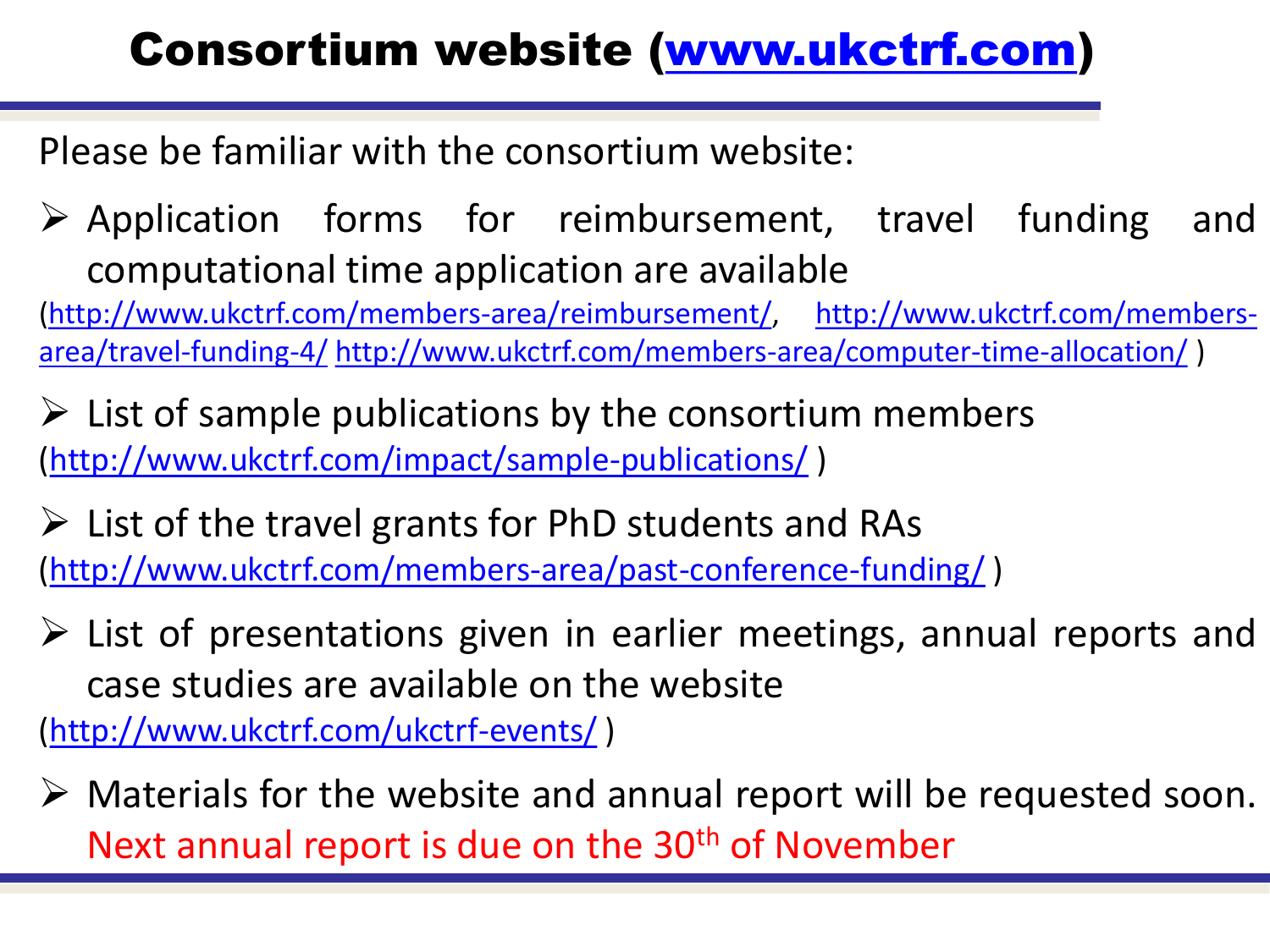## Annual progress report

- $\triangleright$  EPSRC needs an extensive report and a minimum of 3 case studies based on our year 4 activities
- The Management Team (MT) prepared a provisional report and submitted 4 case studies (1 on soot formation from Imperial College, 1 on spray response to acoustic forcing from Loughborough University, 1 on sub- and super-critical injection dynamics from Brighton University and 1 on advanced ignition technology from Southampton University)
- $\triangleright$  We will need list of publications, list of grants and prizes and case studies from the consortium members for the next annual progress report (due on the 30<sup>th</sup> of November 2018).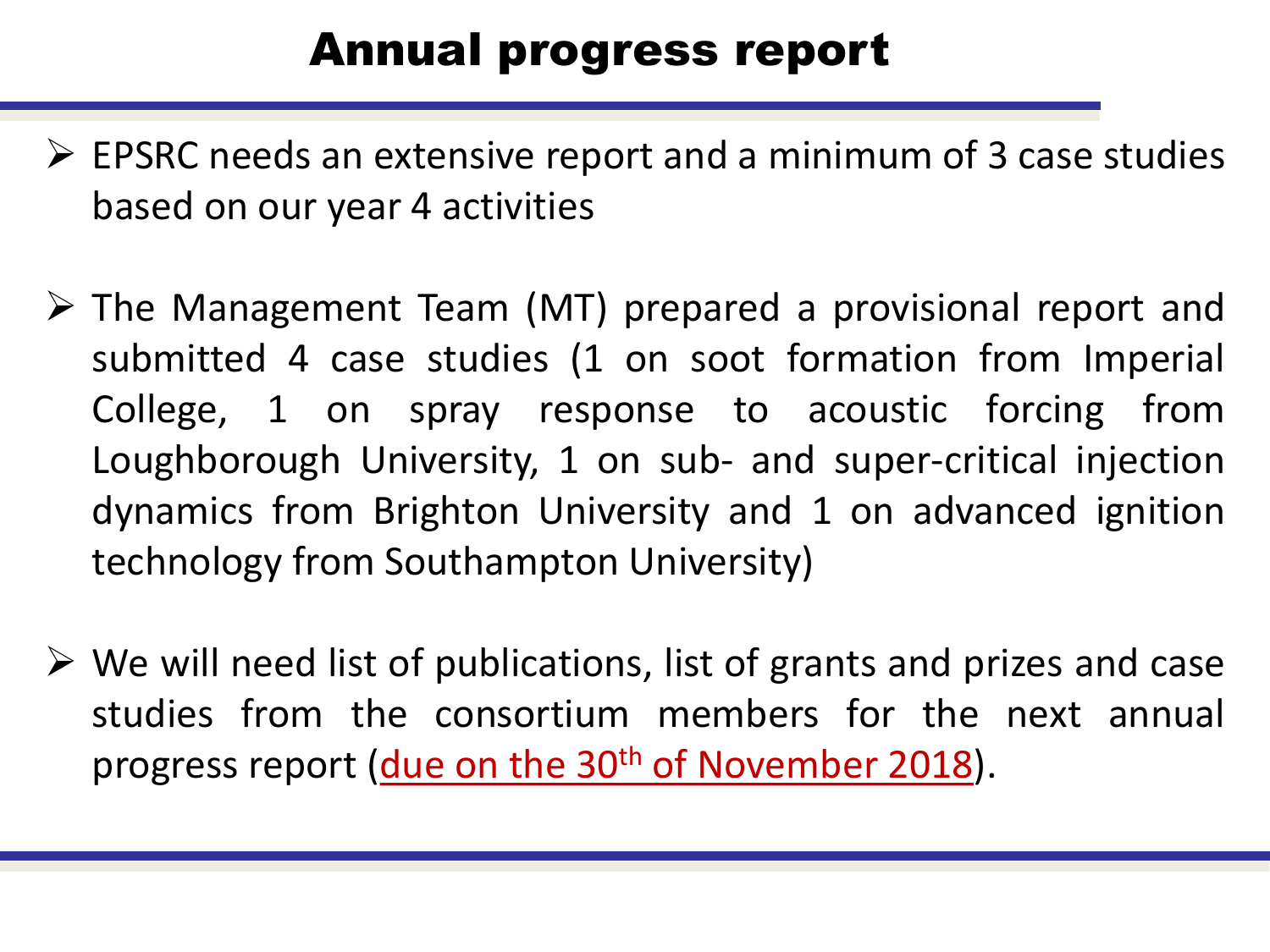#### Combustion Science and Technology special issue

- $\triangleright$  There will be a special issue of Combustion Science and Technology entitled **"Special issue on UKCTRF workshop 2018."**
- All the keynote speakers, Impact Advisory Panel and UKCTRF members are invited to submit papers to this special issue
- $\triangleright$  The deadline for submission to this special issue is the 30<sup>th</sup> of September 2018
- $\triangleright$  Please submit the paper using <https://mc.manuscriptcentral.com/gcst> and follow usual author guidelines. Please opt for Special issue on UKCTRF workshop 2018" while submission
- $\triangleright$  The papers submitted to the special issue will go through the usual review process and the papers will be handled by the special issue editors (Profs. R.S. Cant, N. Chakraborty, W. Jones and Dr. S. Navarro-Martinez)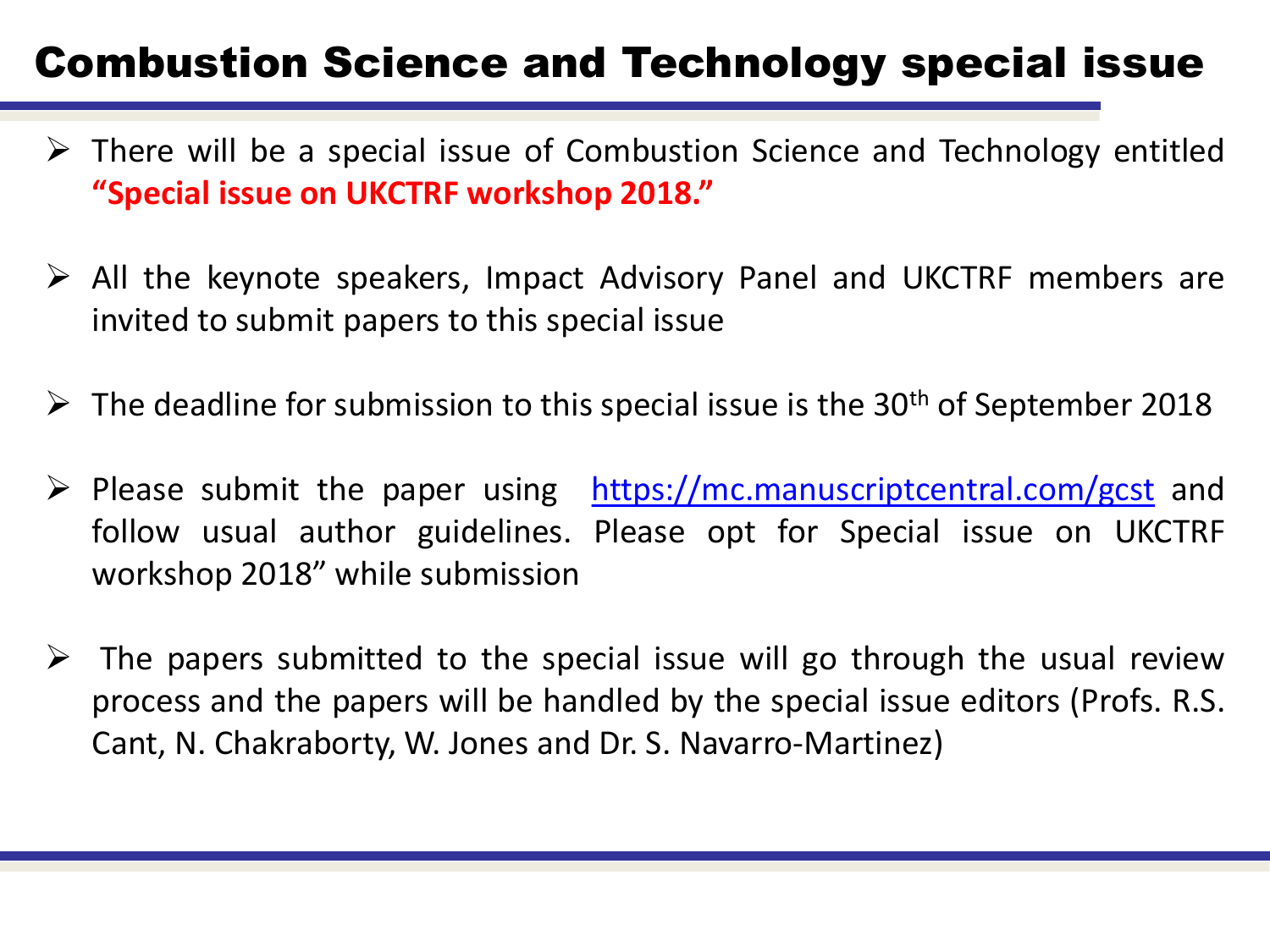### Current financial status

|                                         | <b>Budget</b> | <b>Actual</b> | Commitment | <b>Available</b> |
|-----------------------------------------|---------------|---------------|------------|------------------|
| $\triangleright$ UKCTRF Meetings        | £20,491.00    | £8,757.06     | $f -$      | £11,733.94       |
| $\triangleright$ UKCTRF Dissemination   | £100,407.00   | £88,411.48    | $f -$      | £11,995.52       |
| $\triangleright$ UKCTRF School Specific | £14,193.00    | £13,246.80    | £946.20    | £0.00            |
| > UKCTRF FEC Contribution £34,388.00    |               | £32,095.28    | £2,292.72  | £0.00            |
|                                         | £169,479.00   | £142,510.62   | £3,238.92  | £23,729.46       |

Estimated cost of 2018 Annual Meeting £11,000.00